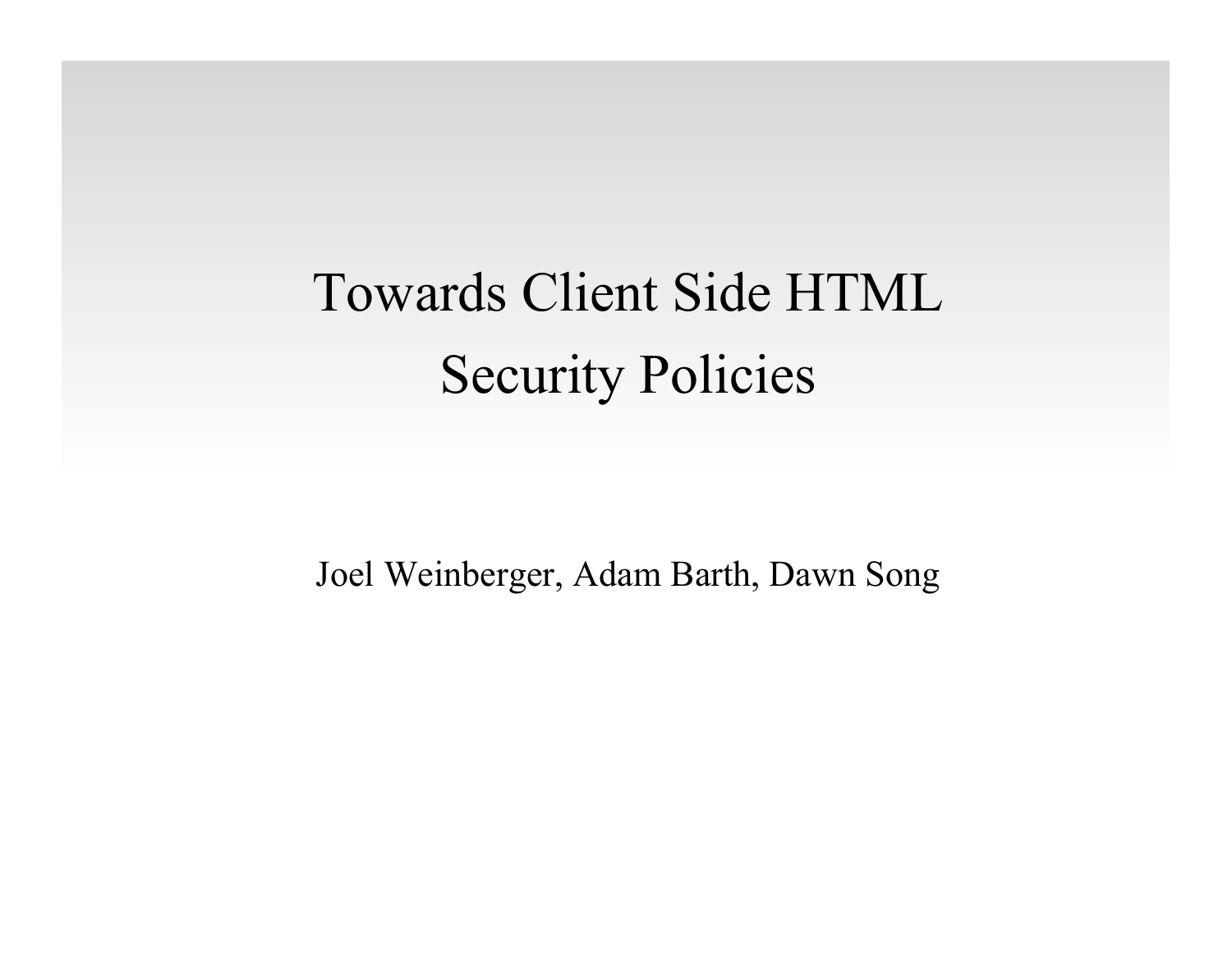### **MySpace**

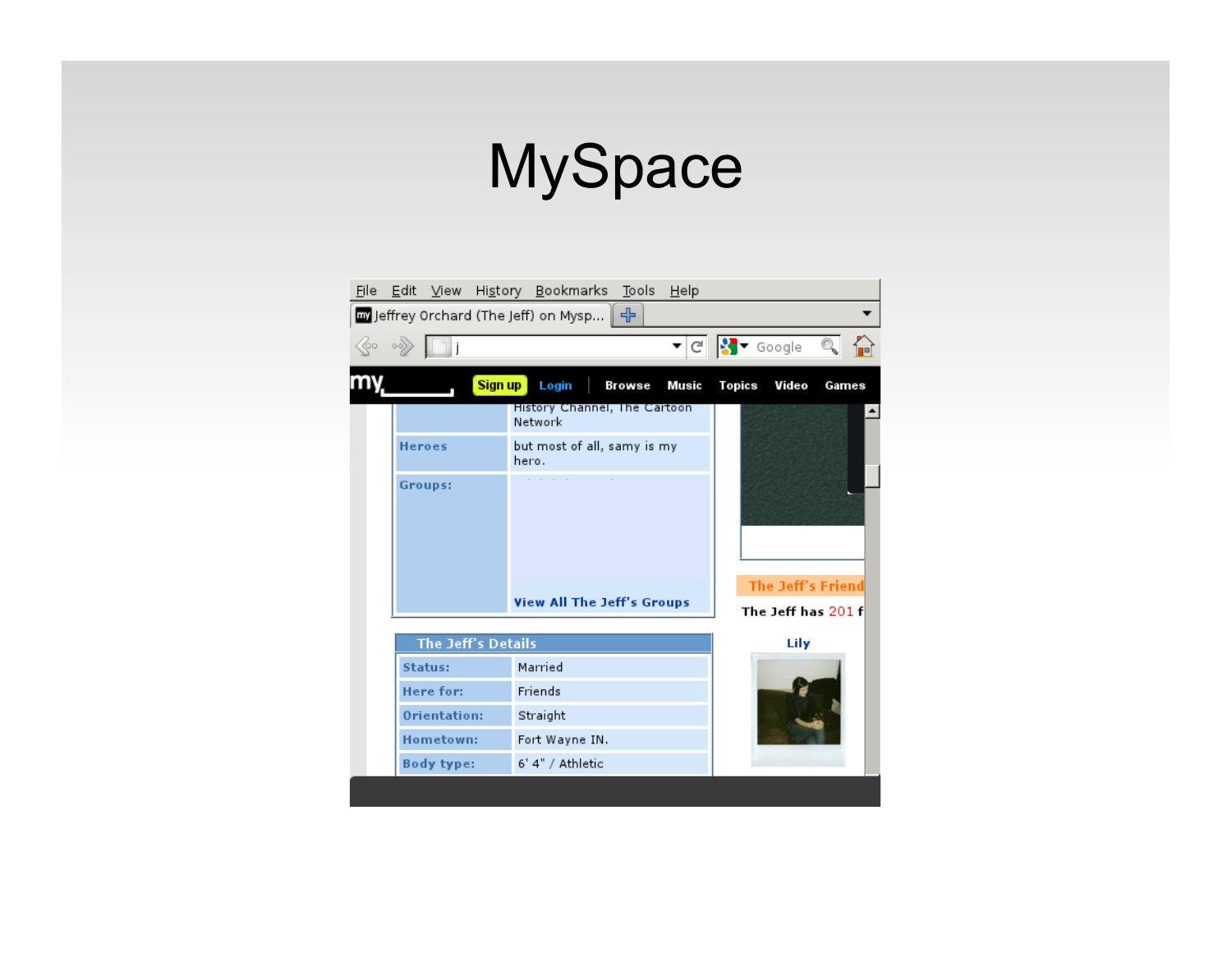#### Samy Worm

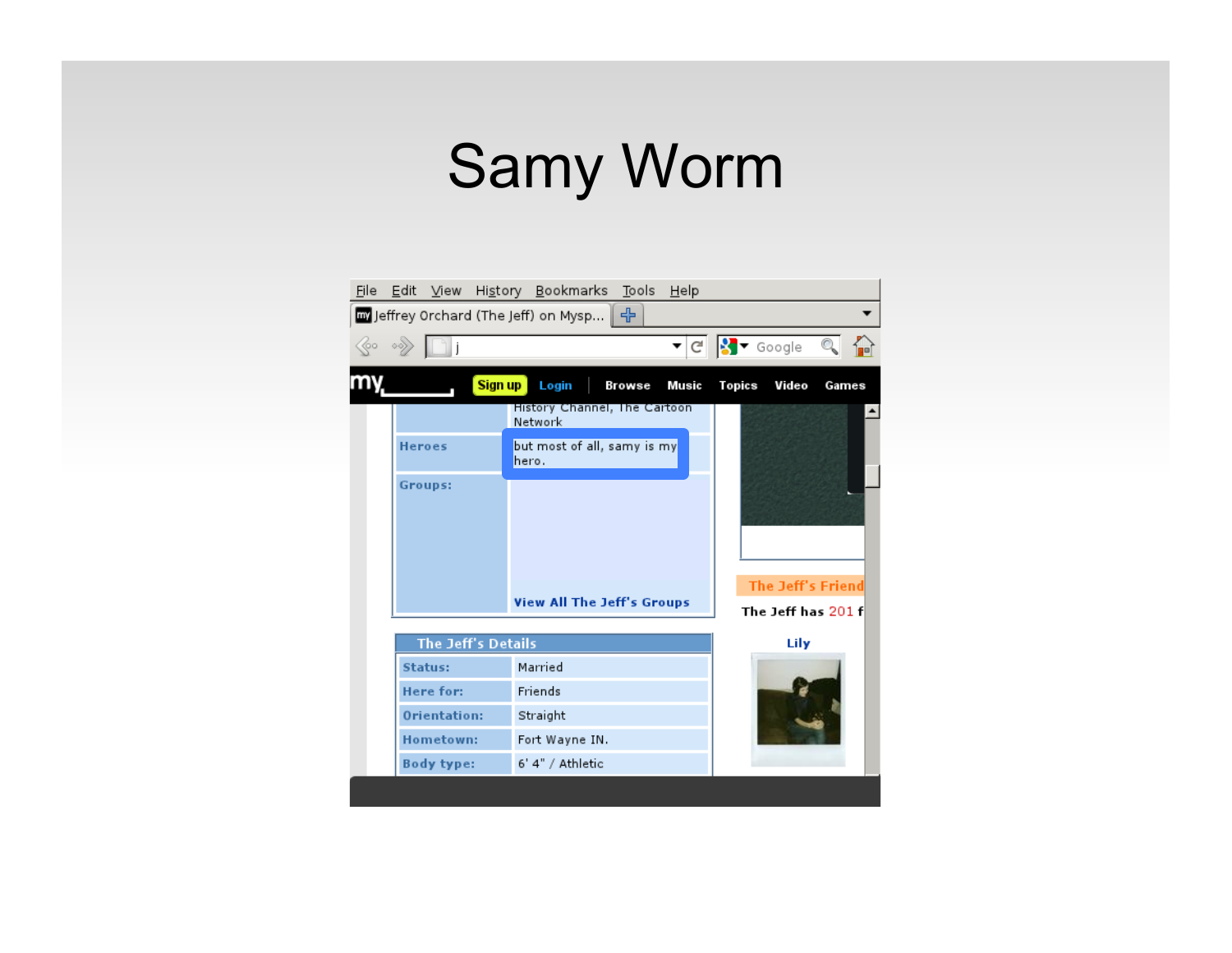#### Content Injection

The insertion of untrusted data, structure, or code into an application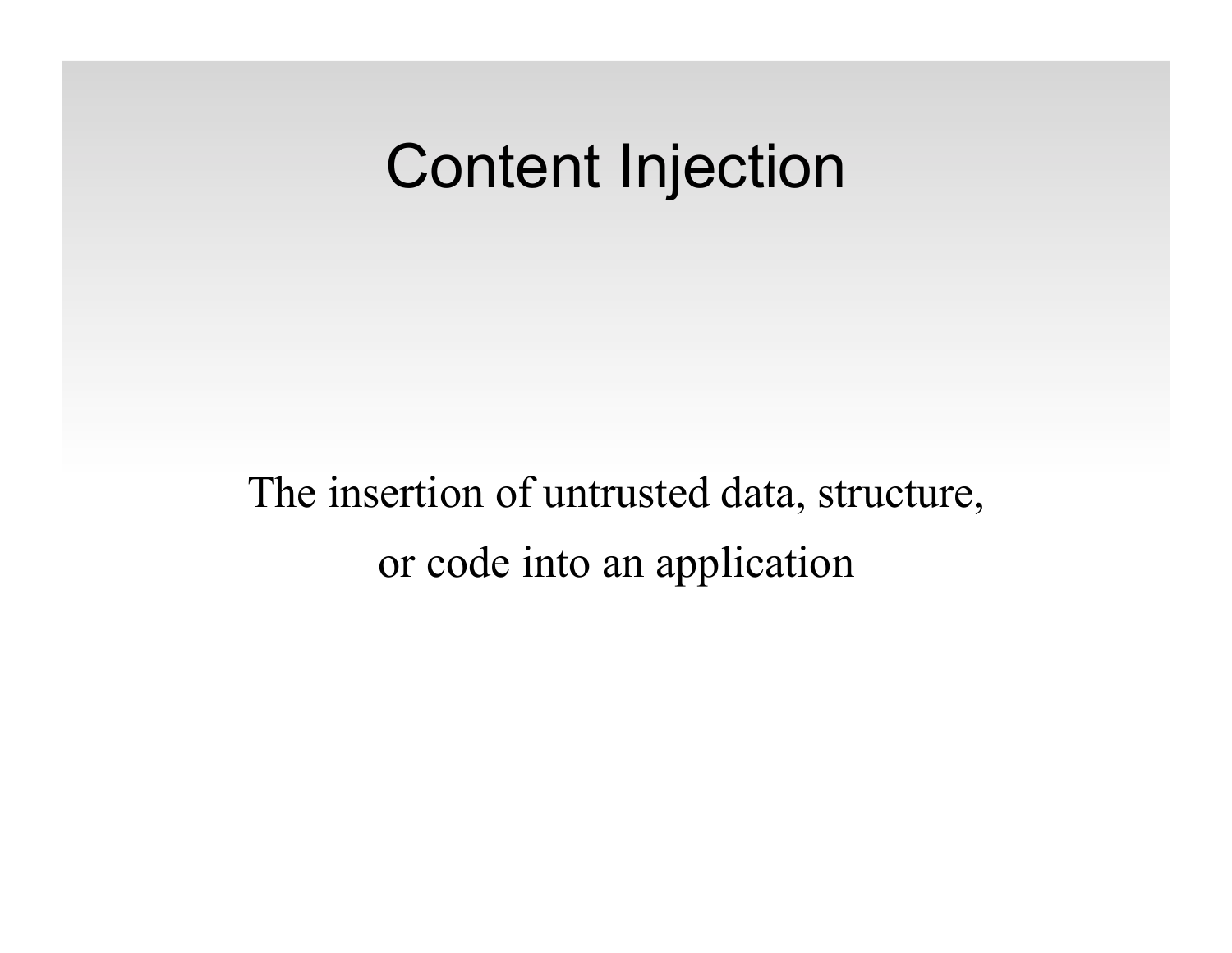# Key Points

- Explicit policies form a compelling, unique point in the content injection protection design space
- The current trade-offs in explicit policy systems make none of the current systems completely viable
- Explicit policies are the way forward, but we need new system designs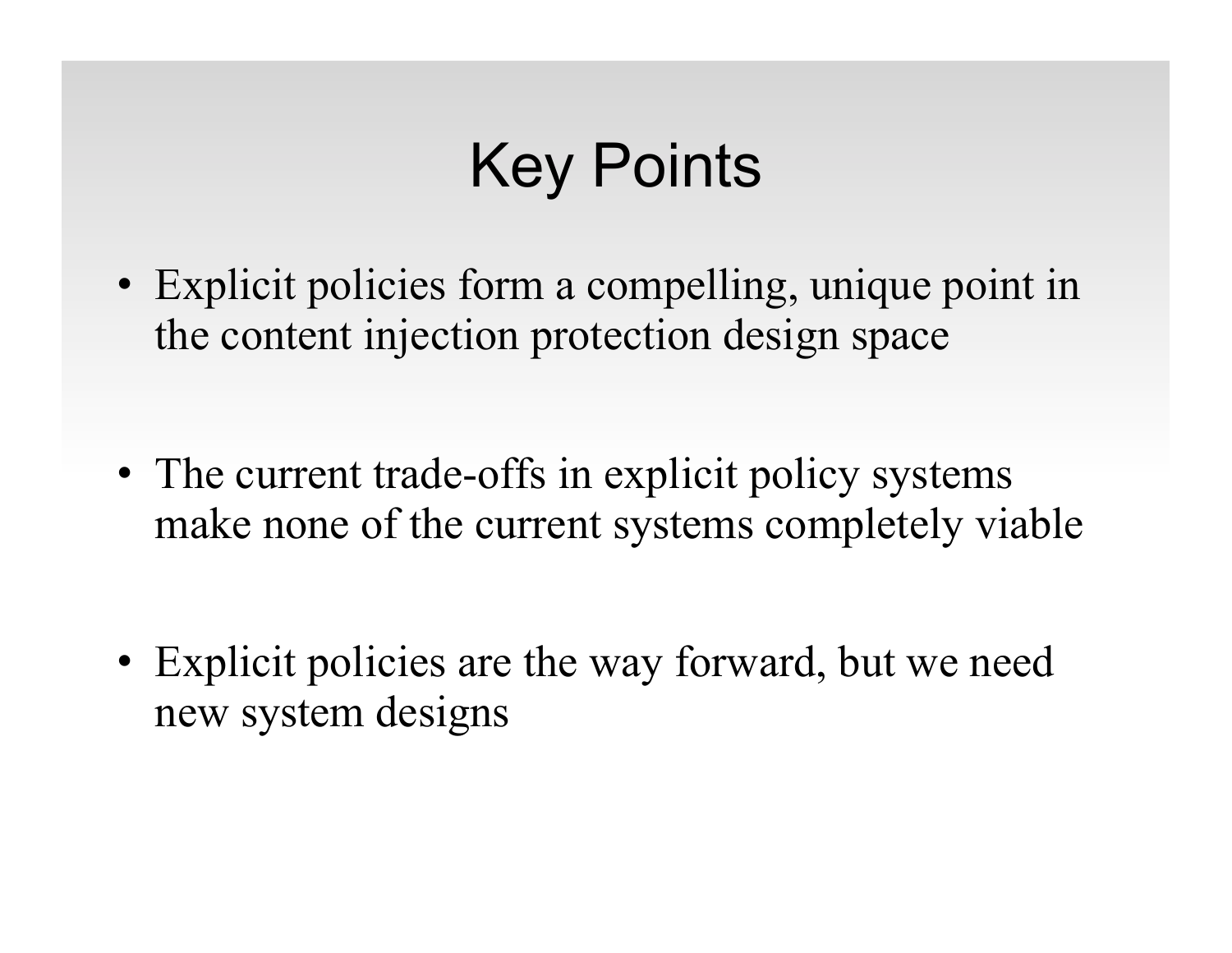#### Content Injection

 $$  <h1>Forum Post #1</h1> <div>  **This is the content of the post.**   $\langle$ div $>$  $\langle$ /html $>$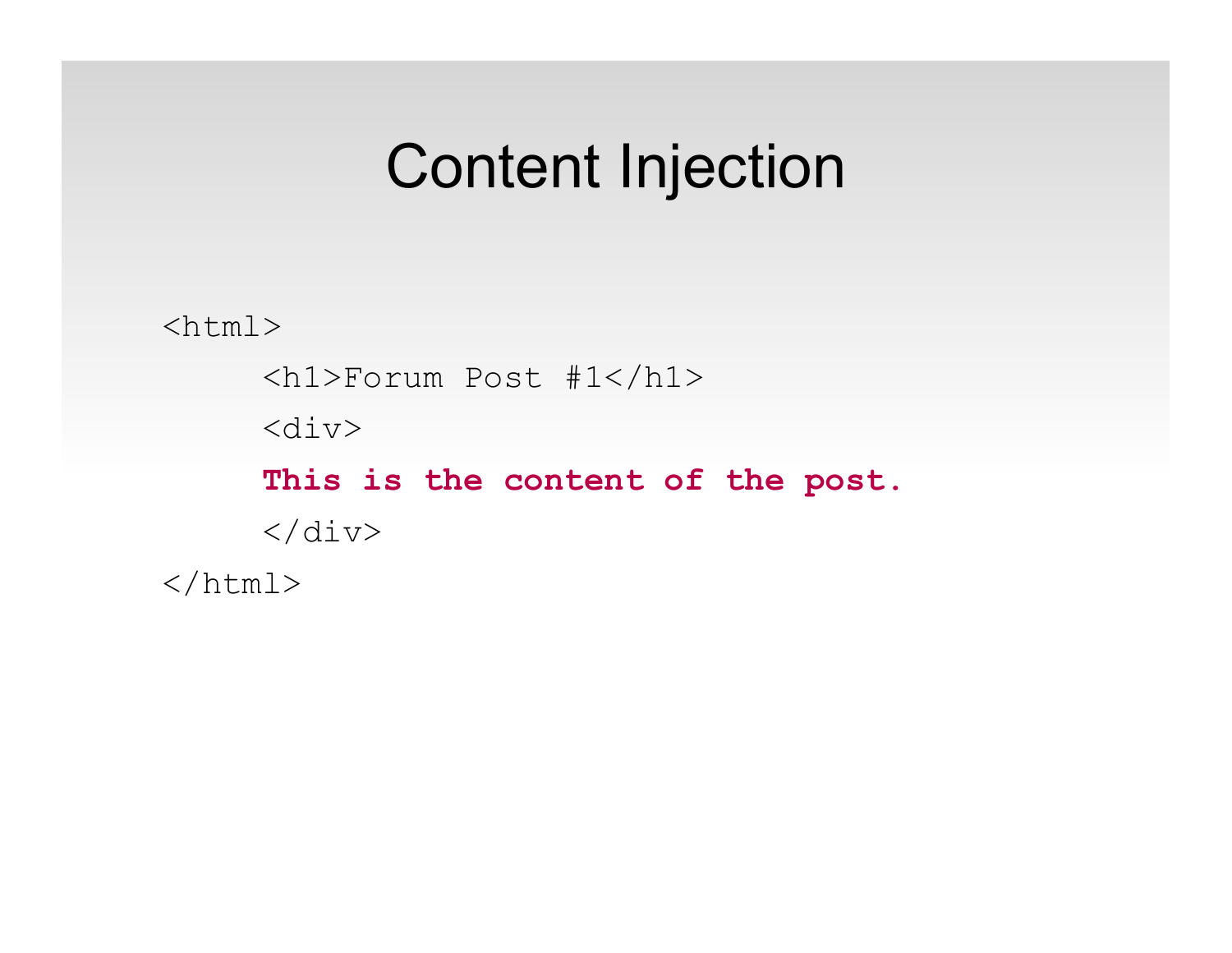#### Content Injection

 $<$ html $>$ 

<h1>Forum Post #1</h1>

<div>

 **<script>alert(document.cookie);</script>**   $\langle$ div $>$  $\langle$ /html $>$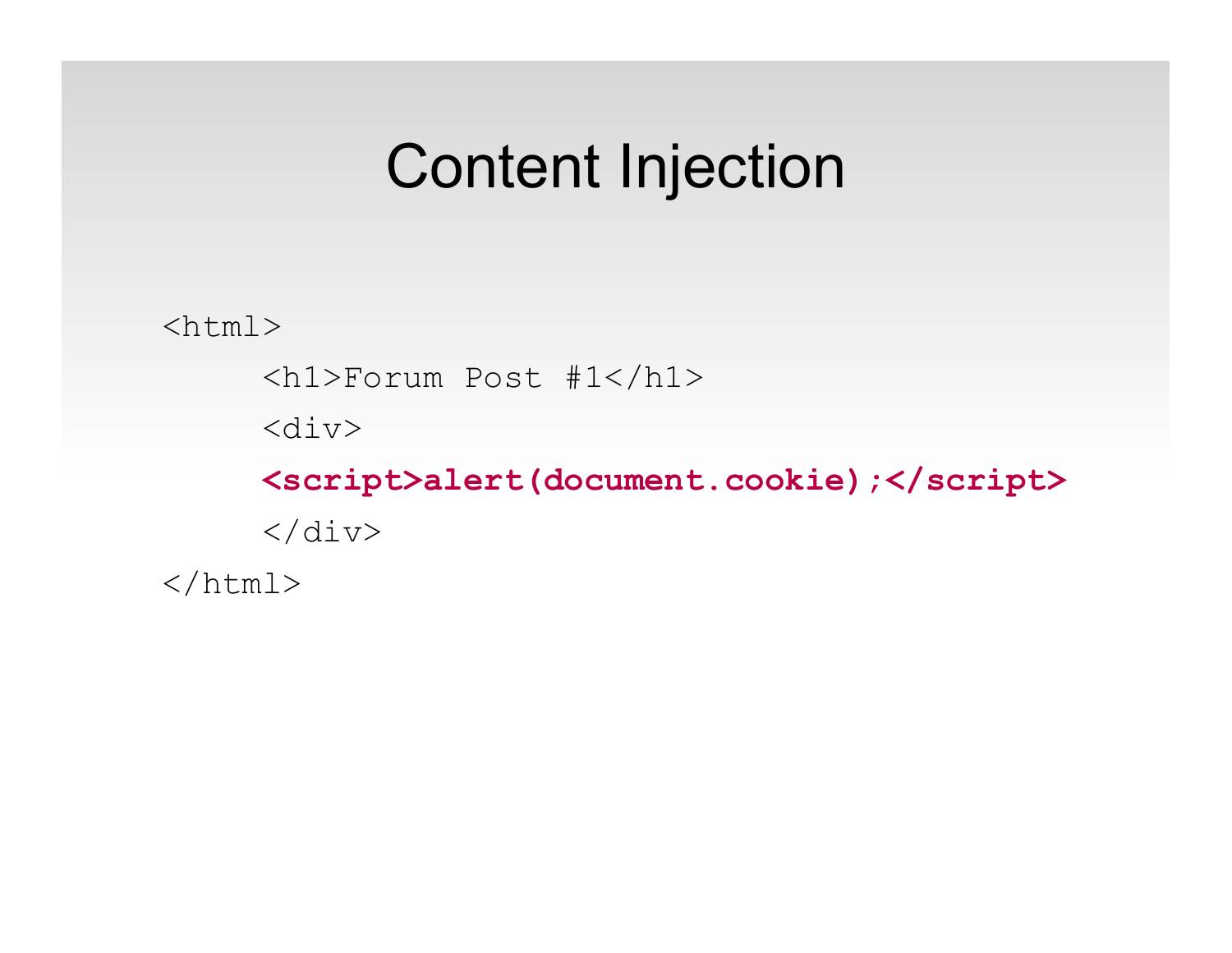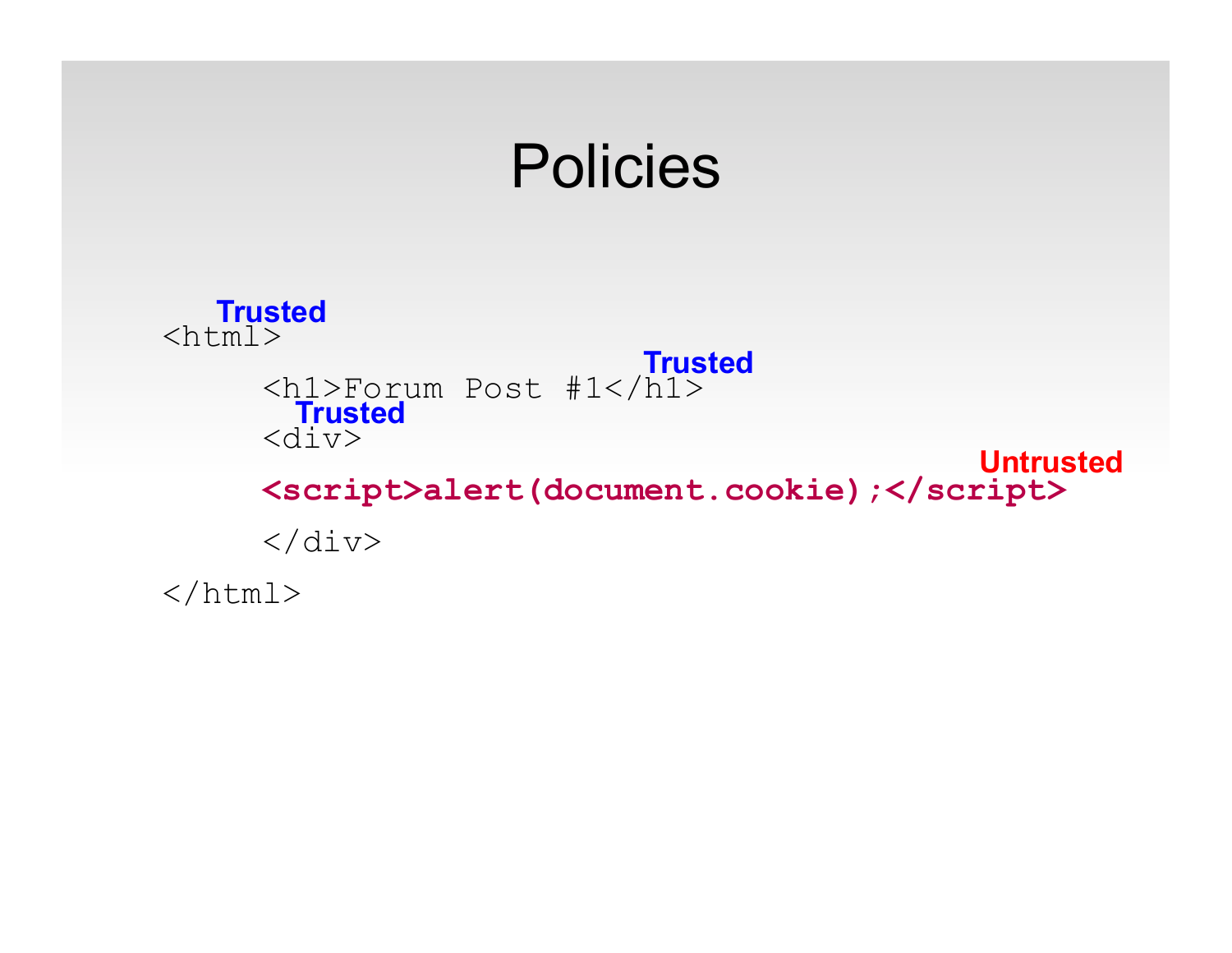#### Web Application Frameworks

- Systems for writing web applications
- Frameworks provide tools for *sanitizing* content
- Turns out, **sanitization is hard**
	- Shameless plug for our ESORICS 2011 paper:

*A Systematic Analysis of XSS Sanitization in Web Application Frameworks*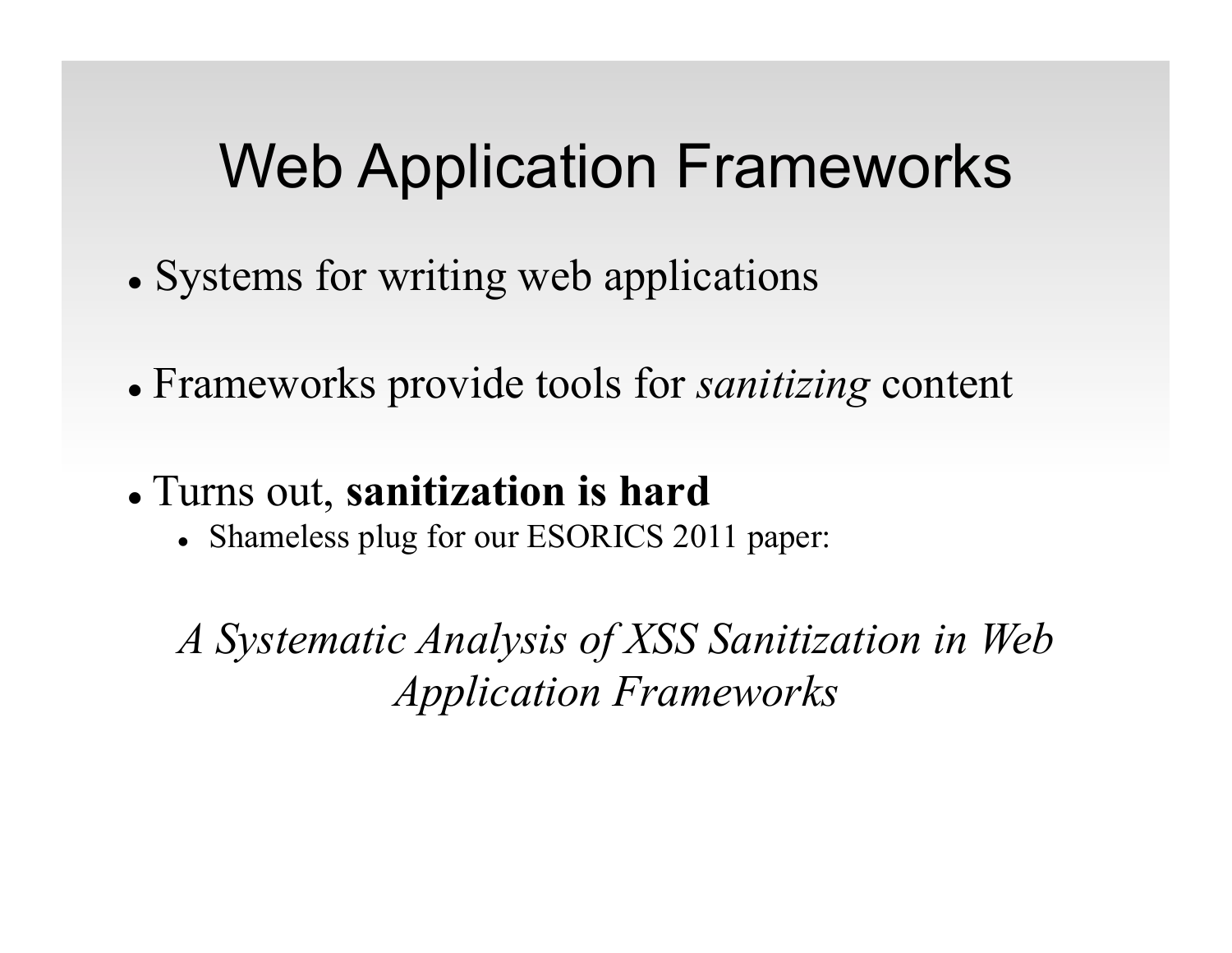### Implicit Policies

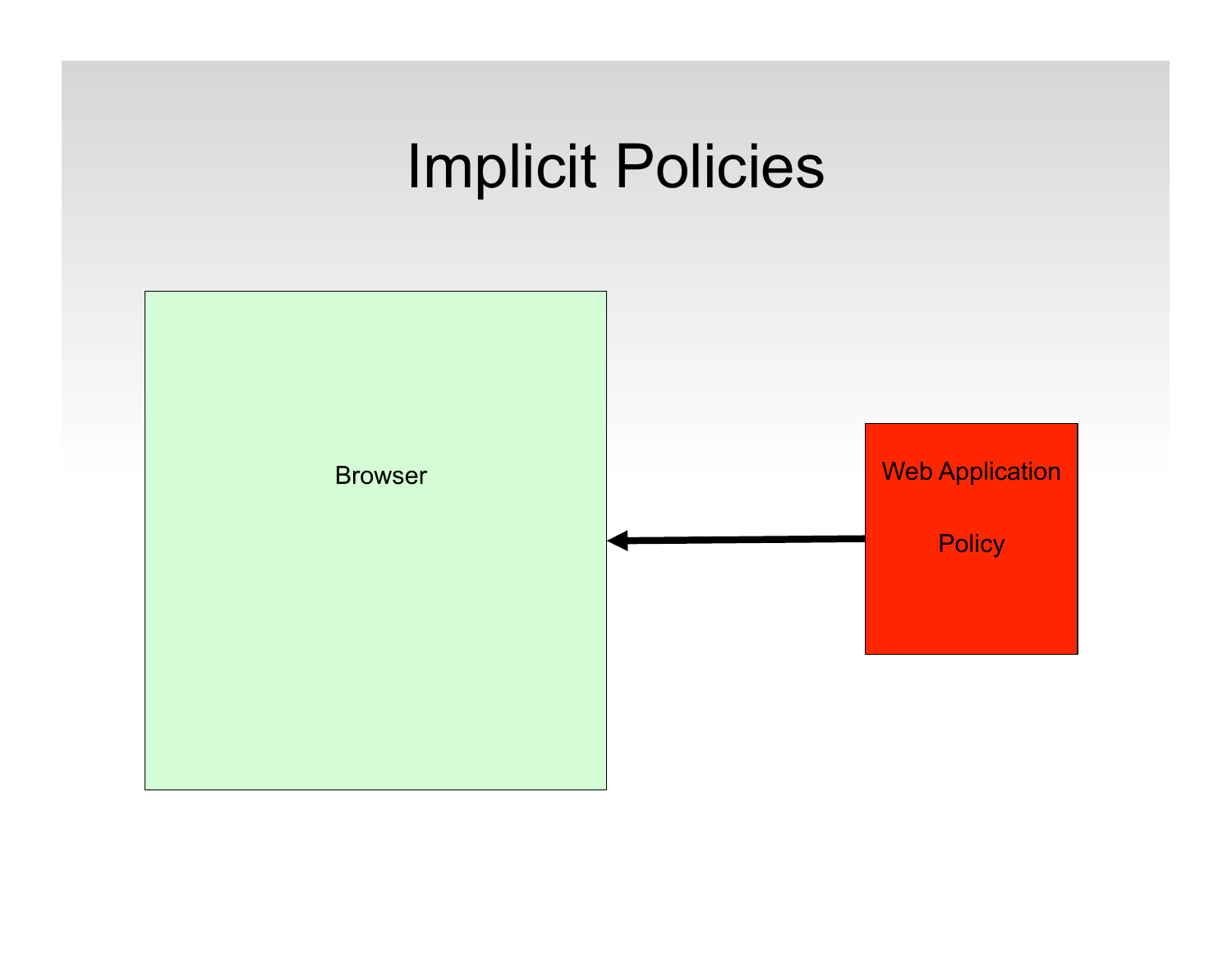### Explicit Policies

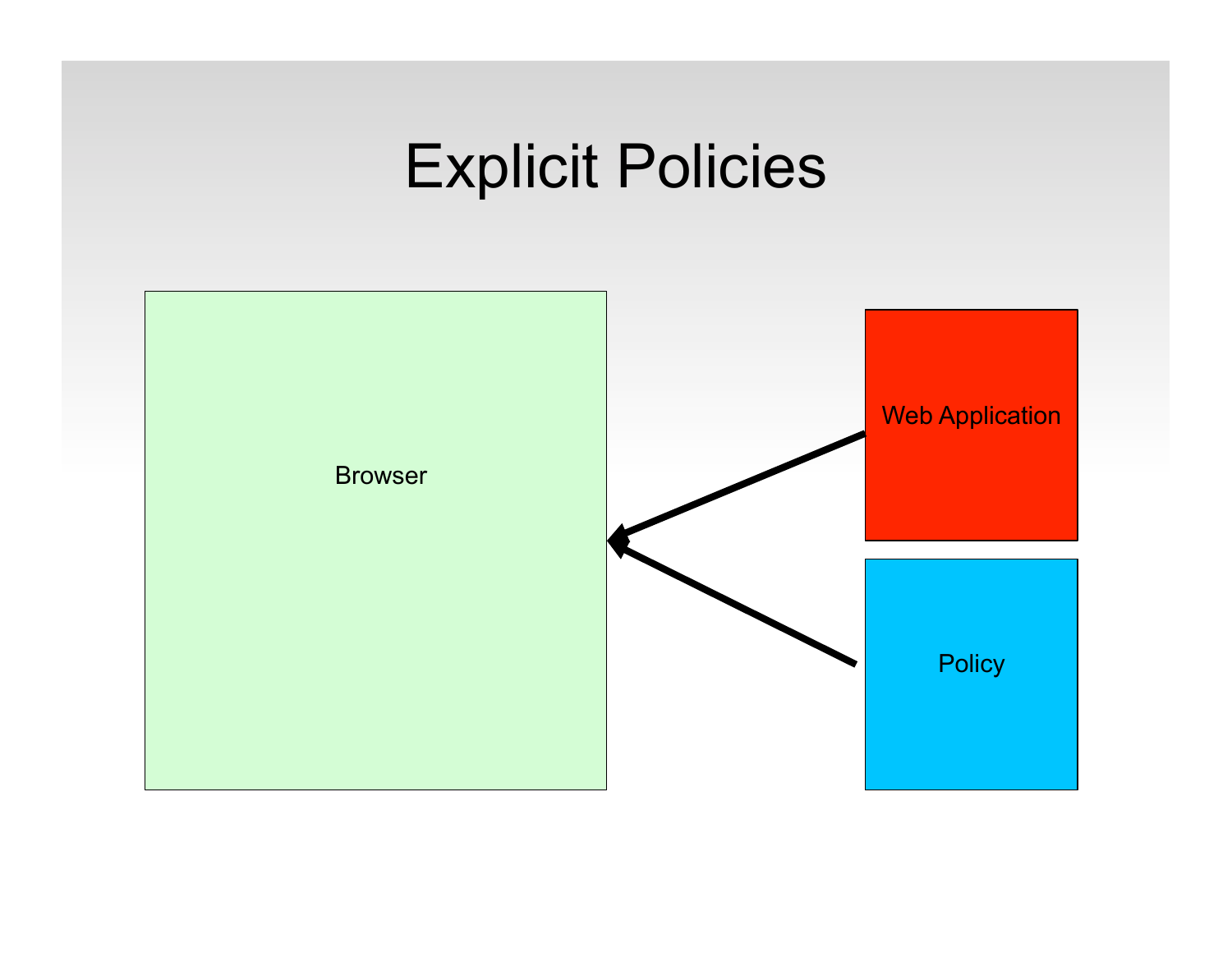# Key Points

 $\checkmark$  Explicit policies form a compelling, unique point in the content injection protection design space

- The current trade-offs in explicit policy systems make none of the current systems completely viable
- Explicit policies are the way forward, but we need new system designs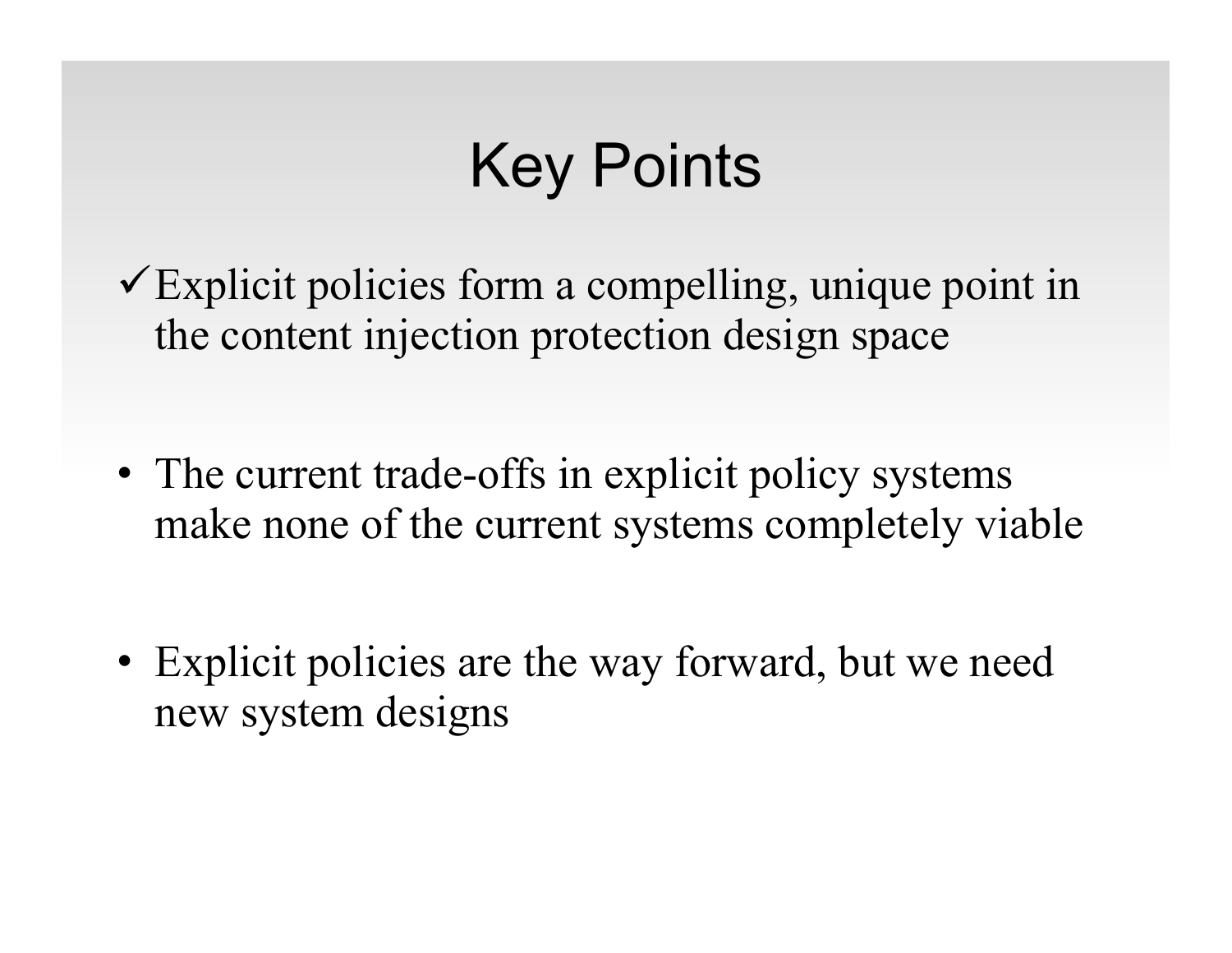#### Explicit Policy Systems

- BEEP
- BLUEPRINT
- Content Security Policy (CSP)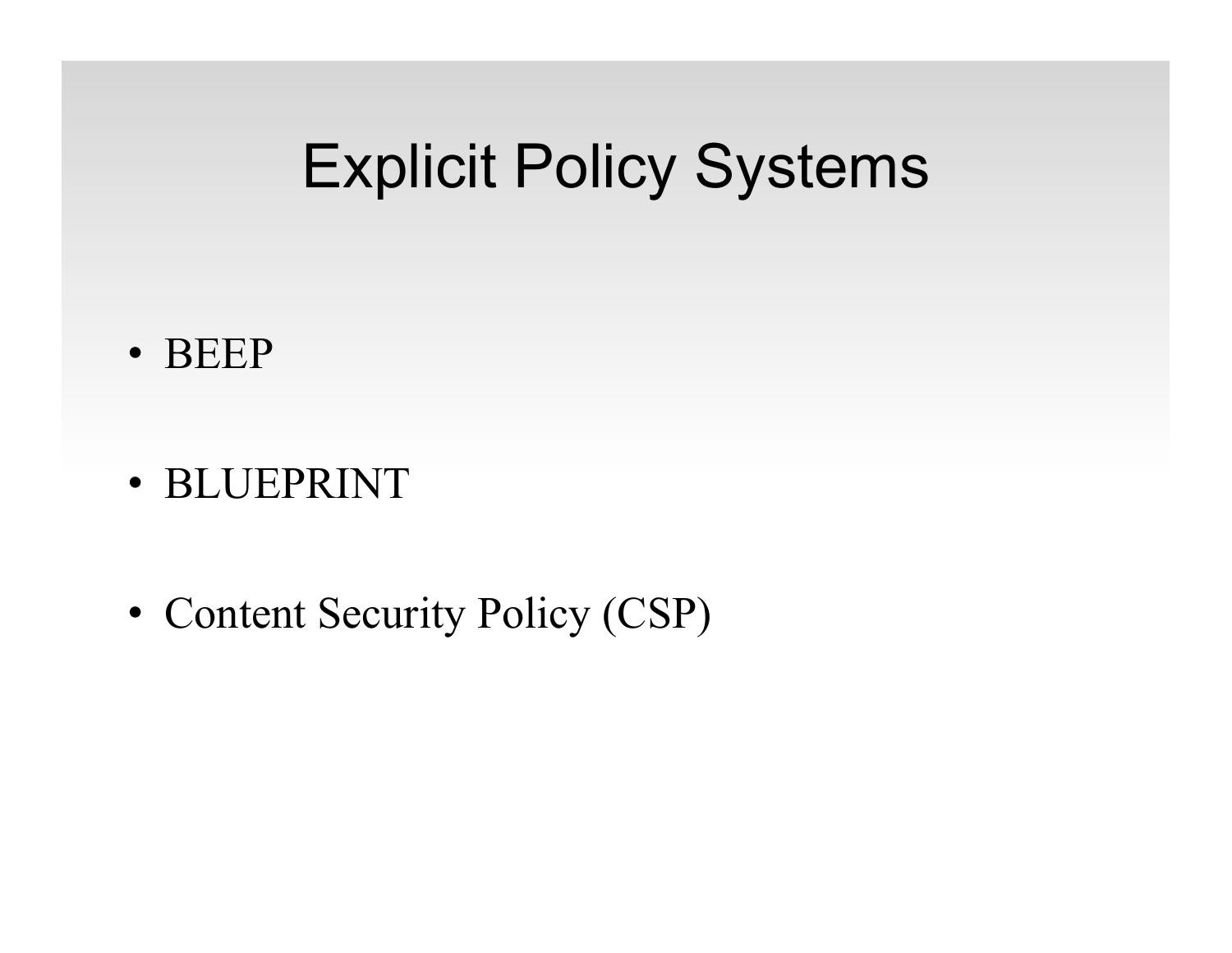# BEEP

- Hashes of allowed scripts
- Performance: good
- Dynamic scripts are **very** hard to get right
- Only XSS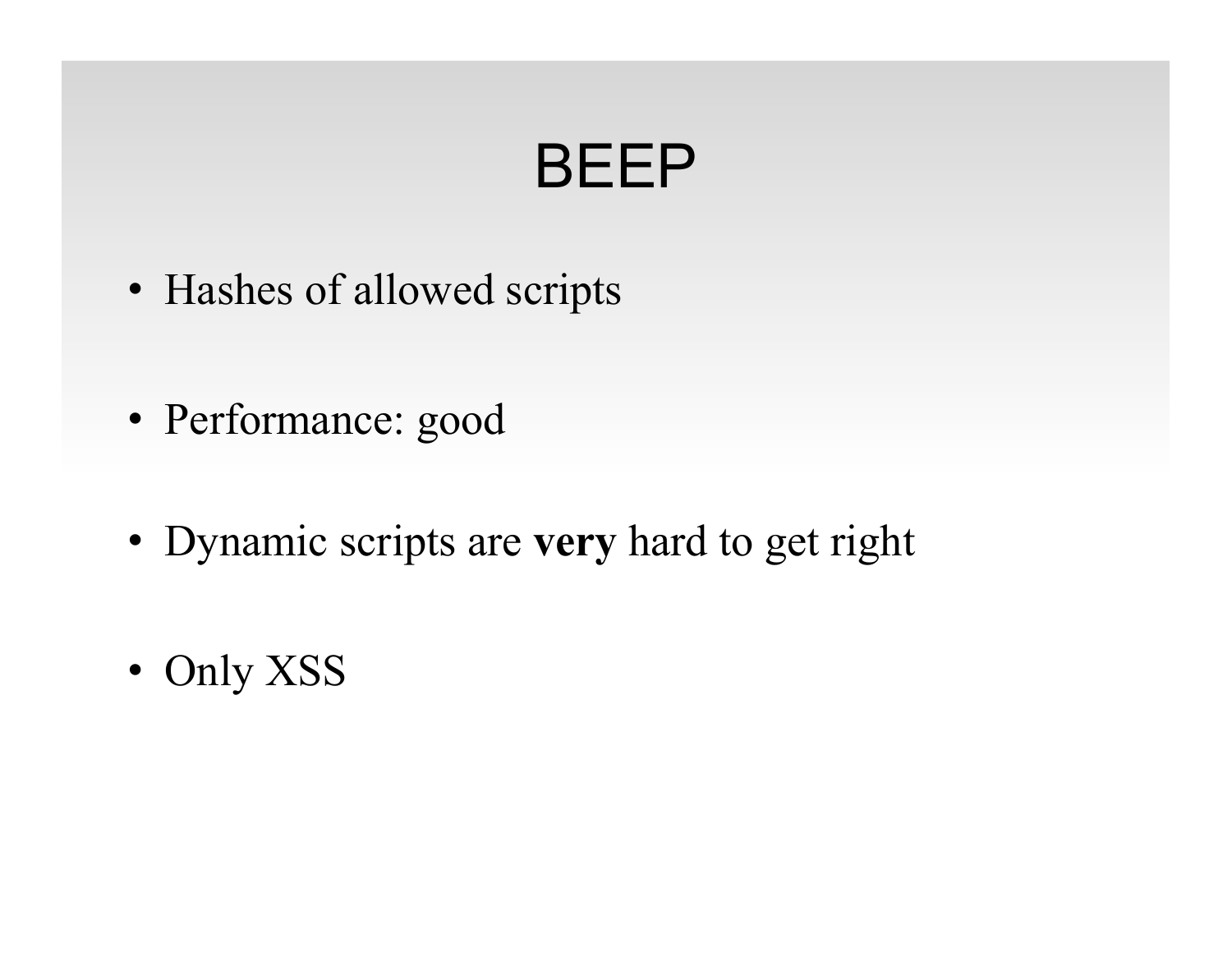# BLUEPRINT

- Structural description of page, enforced by JavaScript library
- Performance: poor
- Does not trust the browser's parser
- Very fine grained granularity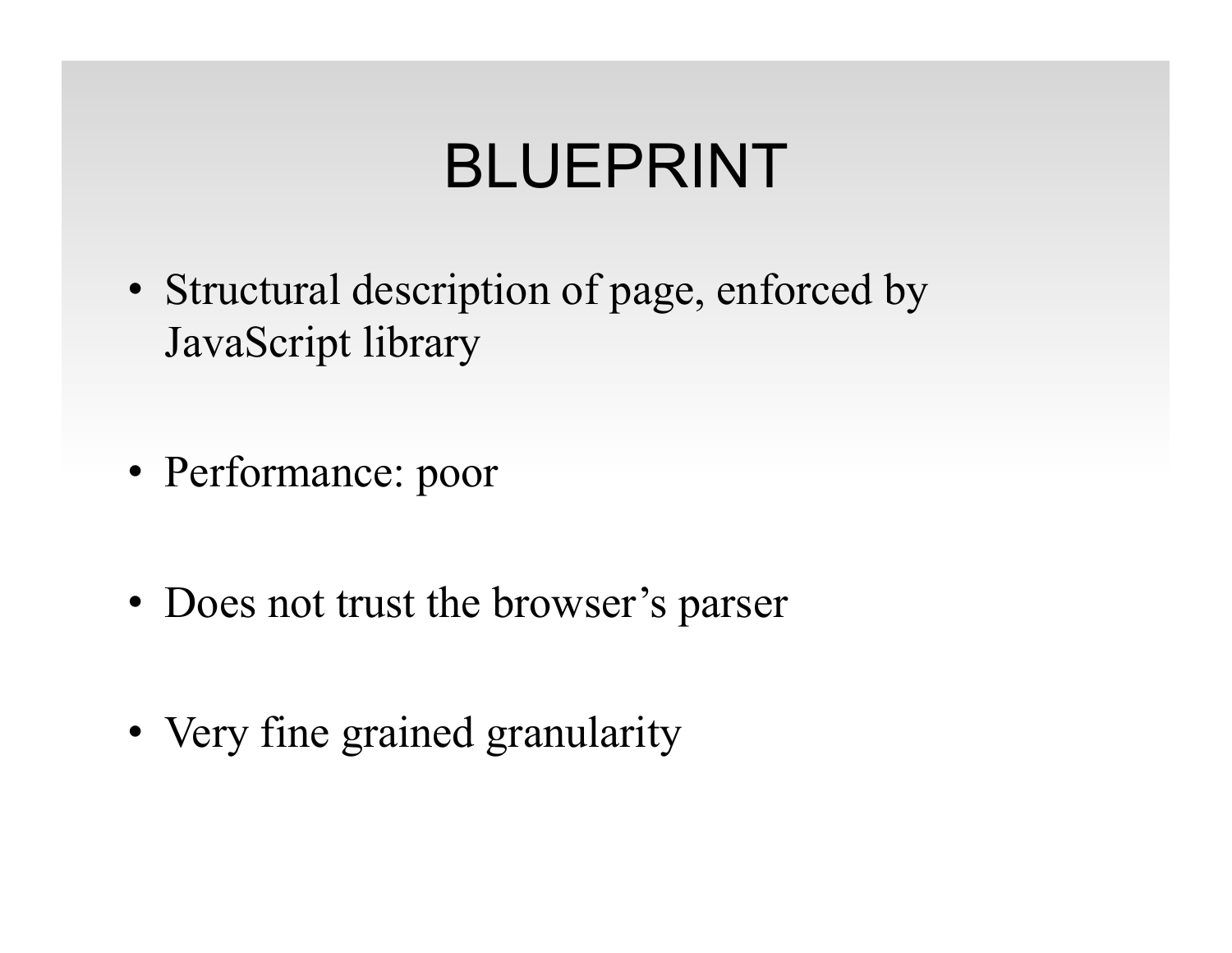## Content Security Policy (CSP)

- Specify allowed behaviors of page
- Performance: ?
- Only handles some content injection
- Coarse grained
	- What is the affect on how applications are written?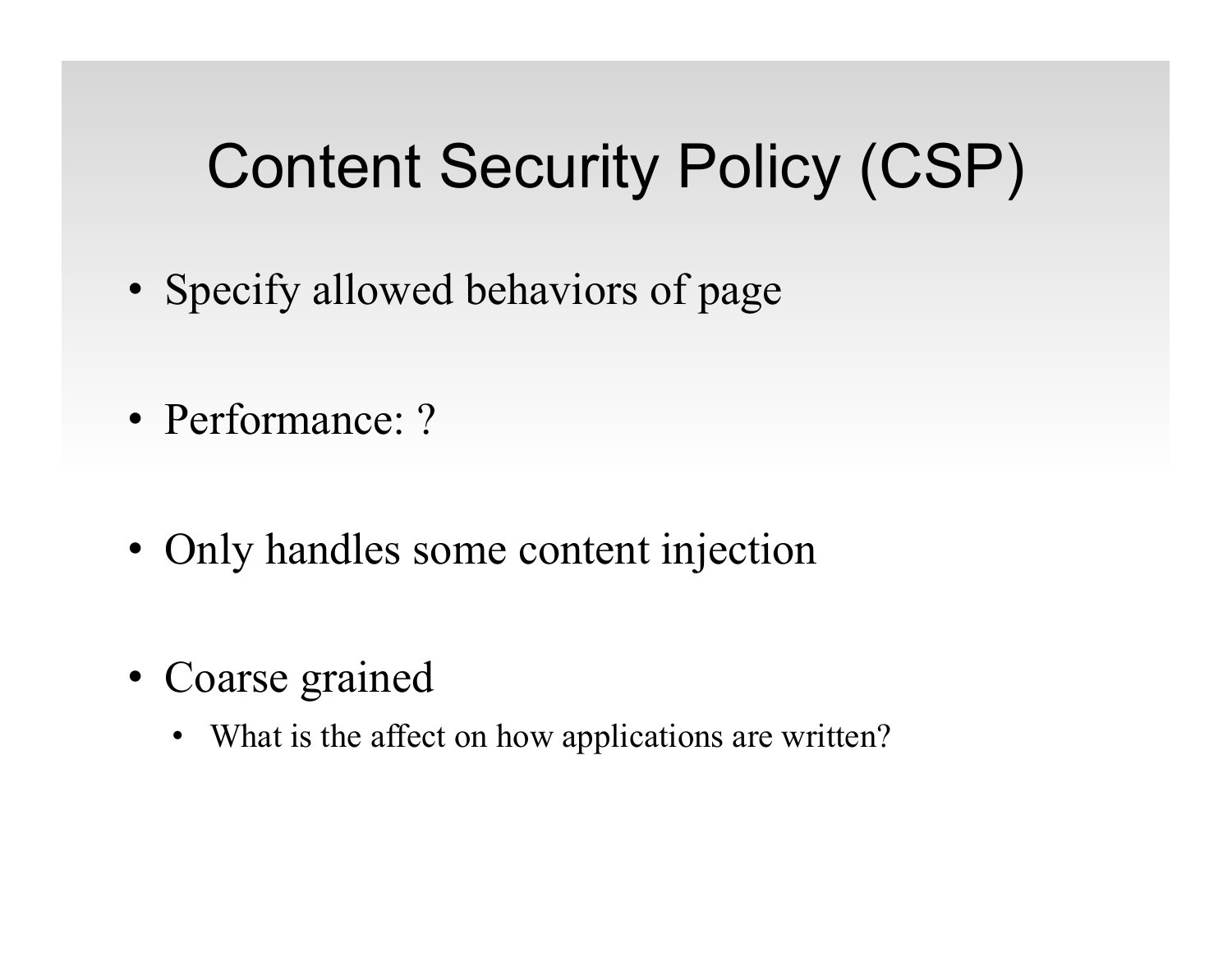### Applying CSP to Applications

- How does CSP affect Web applications?
- Apply CSP to Bugzilla and HotCRP
- Measure performance of applications and how the applications were changed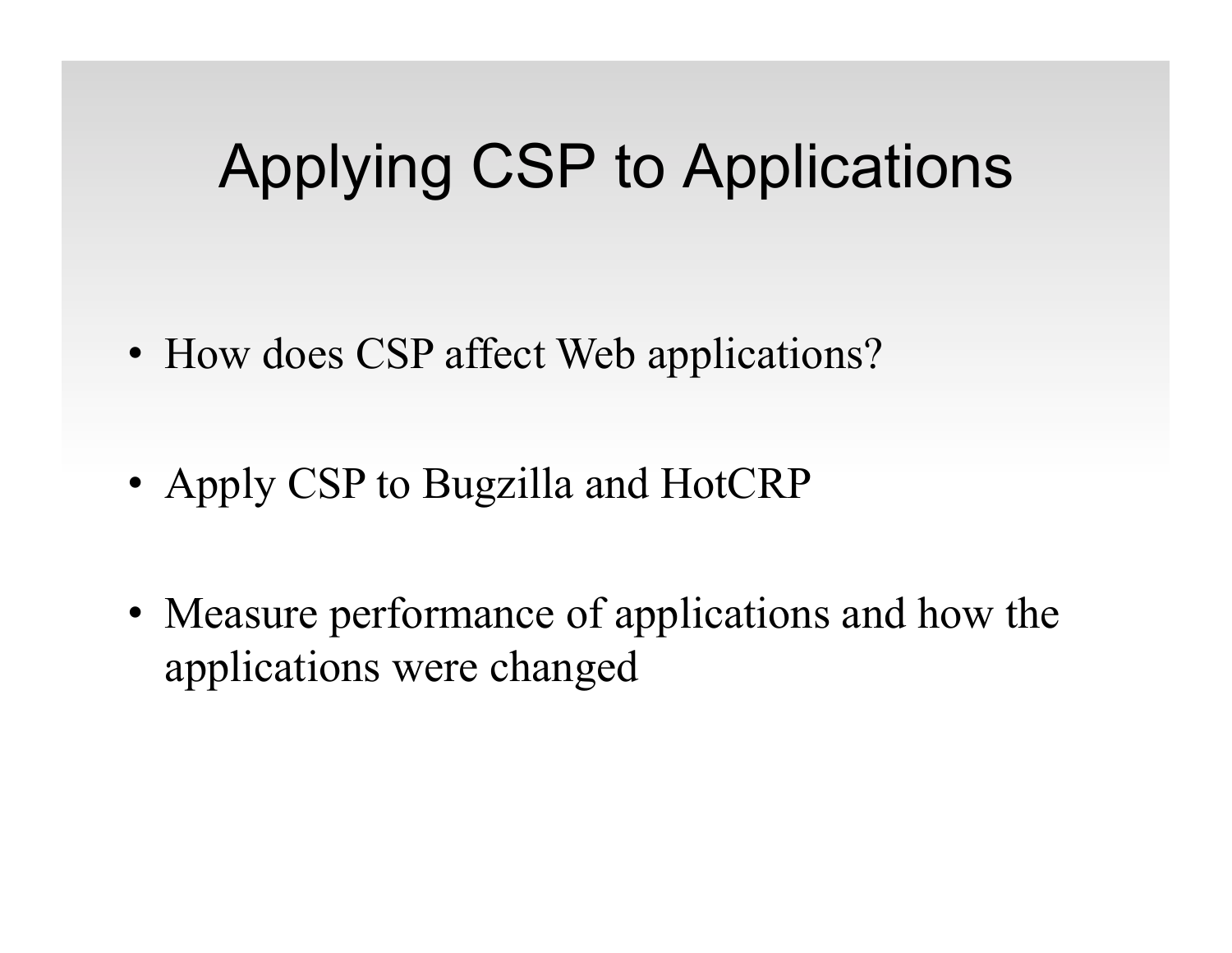## CSP Study

- **Developer effort to retrofit applications to be CSP compatible is large**
- Template variables cannot be used in scripts
- Need to lookup data through JavaScript
- Template logic no longer affects scripts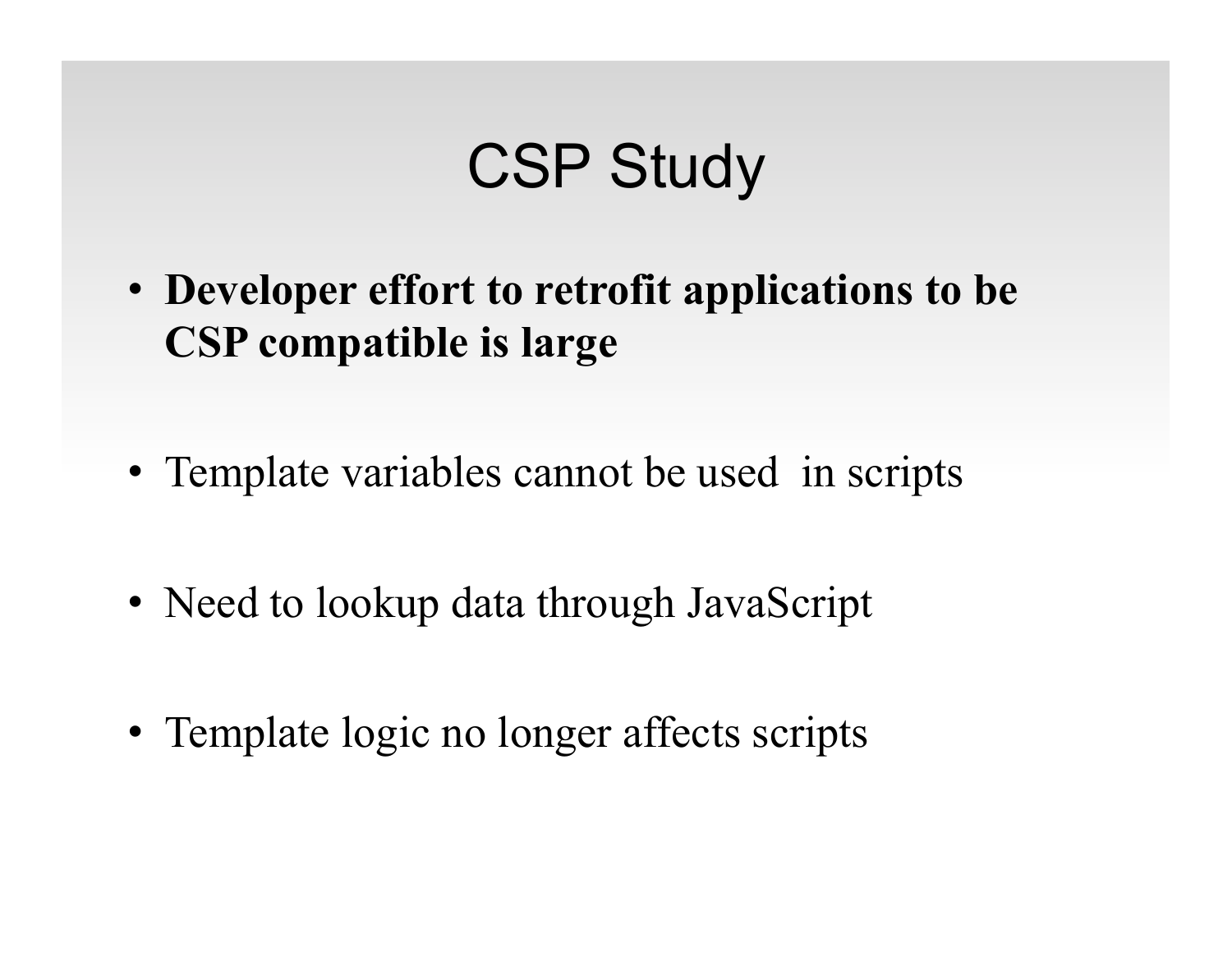# CSP Study

| Page             | <b>No Inline JS</b> | <b>Async JS</b> |  |
|------------------|---------------------|-----------------|--|
| index.cgi        | 14.8%               | $-3.0\%$        |  |
| editsettings.cgi | 6.3%                | 5.1%            |  |
| enter_bug.cgi    | 57.6%               | 44.2%           |  |
| show bug.cgi     | 51.5%               | 4.0%            |  |

#### **HotCRP**

| Page         | <b>No Inline JS</b> | <b>Async JS</b> |
|--------------|---------------------|-----------------|
| index.php    | 45.3%               | 37.2%           |
| search.php   | 52.9%               | 50.4%           |
| settings.php | 23.3%               | 16.1%           |
| paper.php    | 61.1%               | 58.5%           |
| contacts.php | 67.8%               | 35.5%           |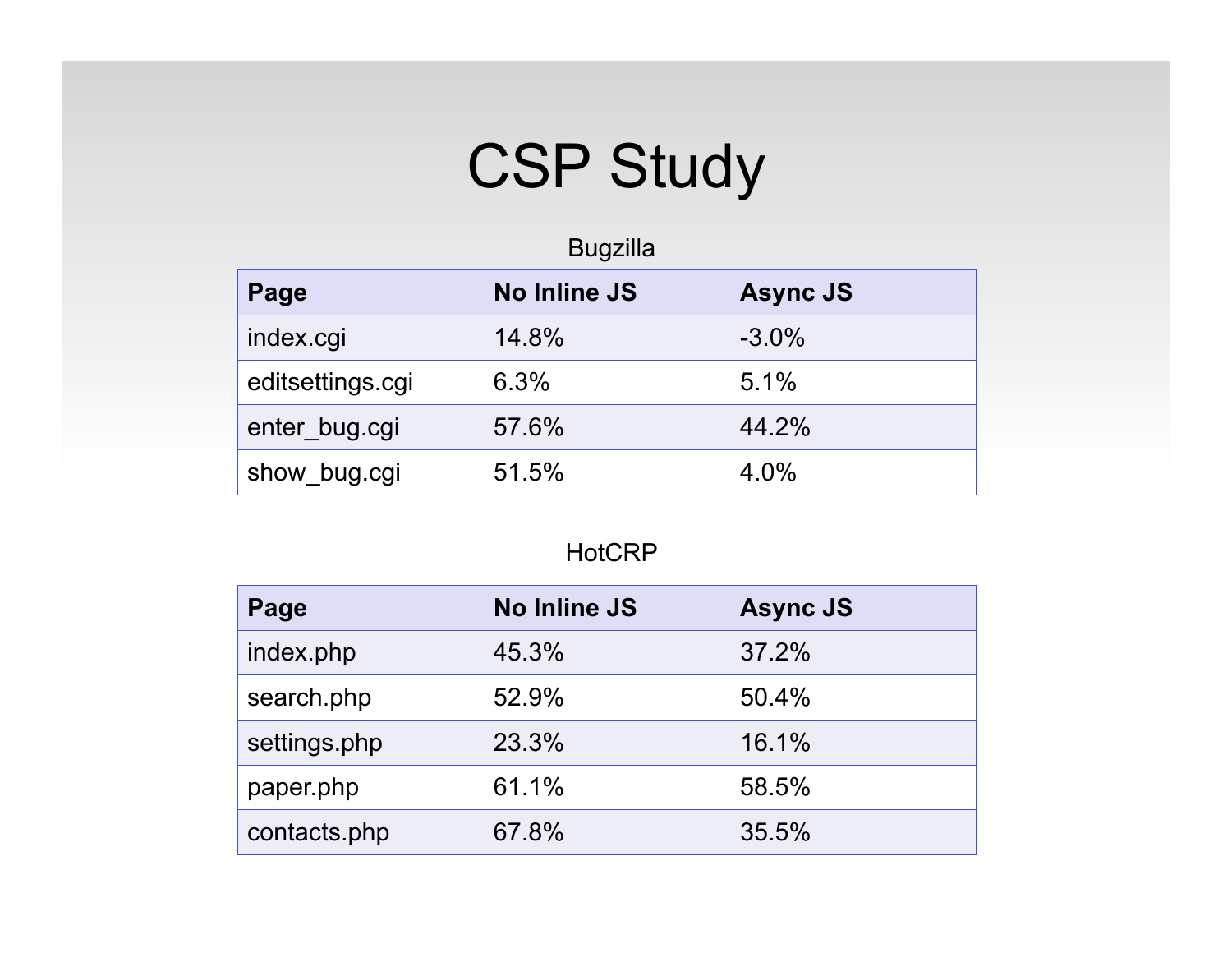# Key Points

 $\checkmark$  Explicit policies form a compelling, unique point in the content injection protection design space

 $\checkmark$  The current trade-offs in explicit policy systems make none of the current systems completely viable

• Explicit policies are the way forward, but we need new system designs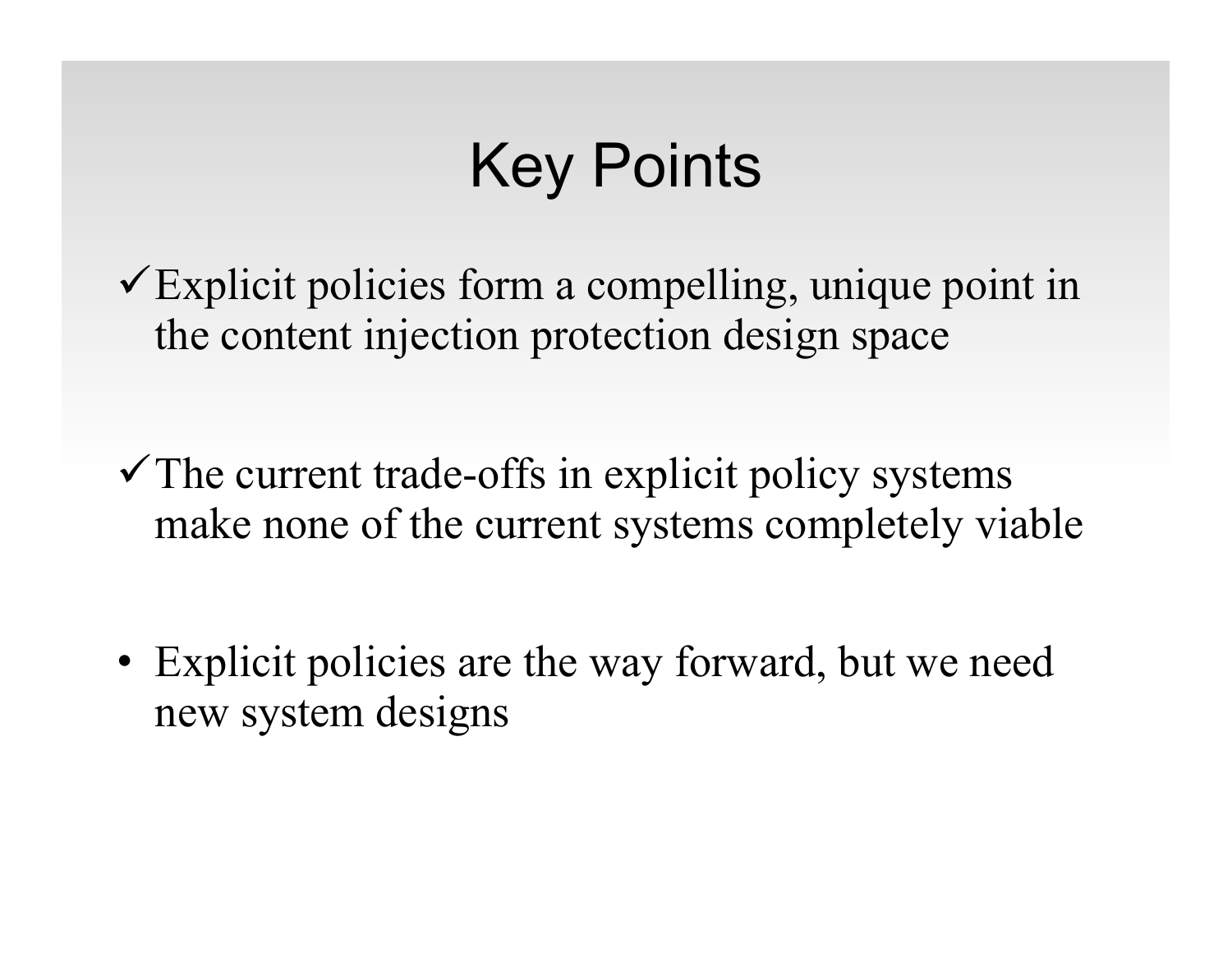# **Explicit Policies: The Good and the Bad**

- Provide a separation policy from application
	- Not doing this makes security hard
- Simple or complex: you choose
- Not good at performance *and* developer usability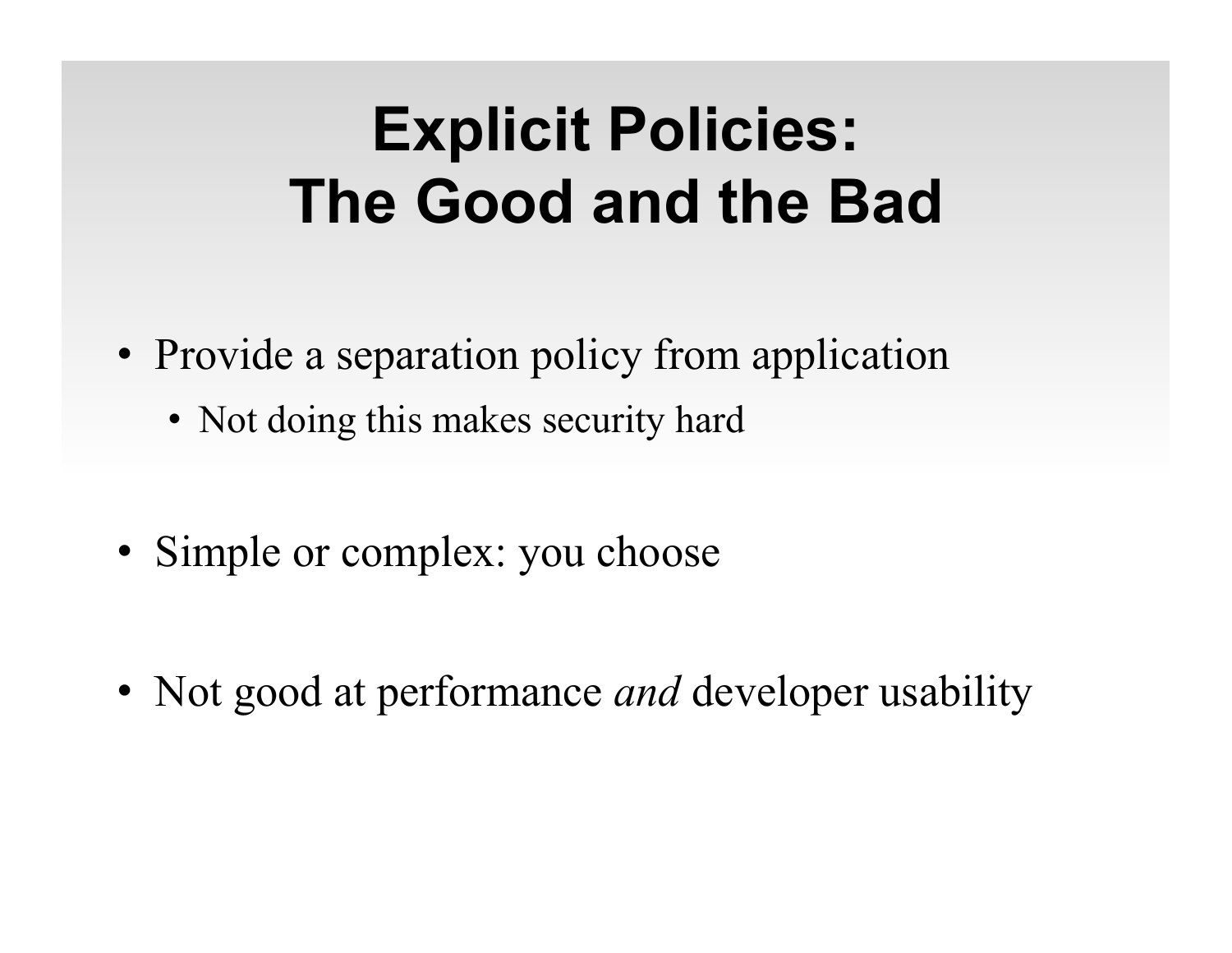#### Towards the Future

- Policy systems are useful and *should be how we approach content injection*
- CSP has some great properties, but *suffers when applied to current applications*
- How can we *combine features from these different systems?*